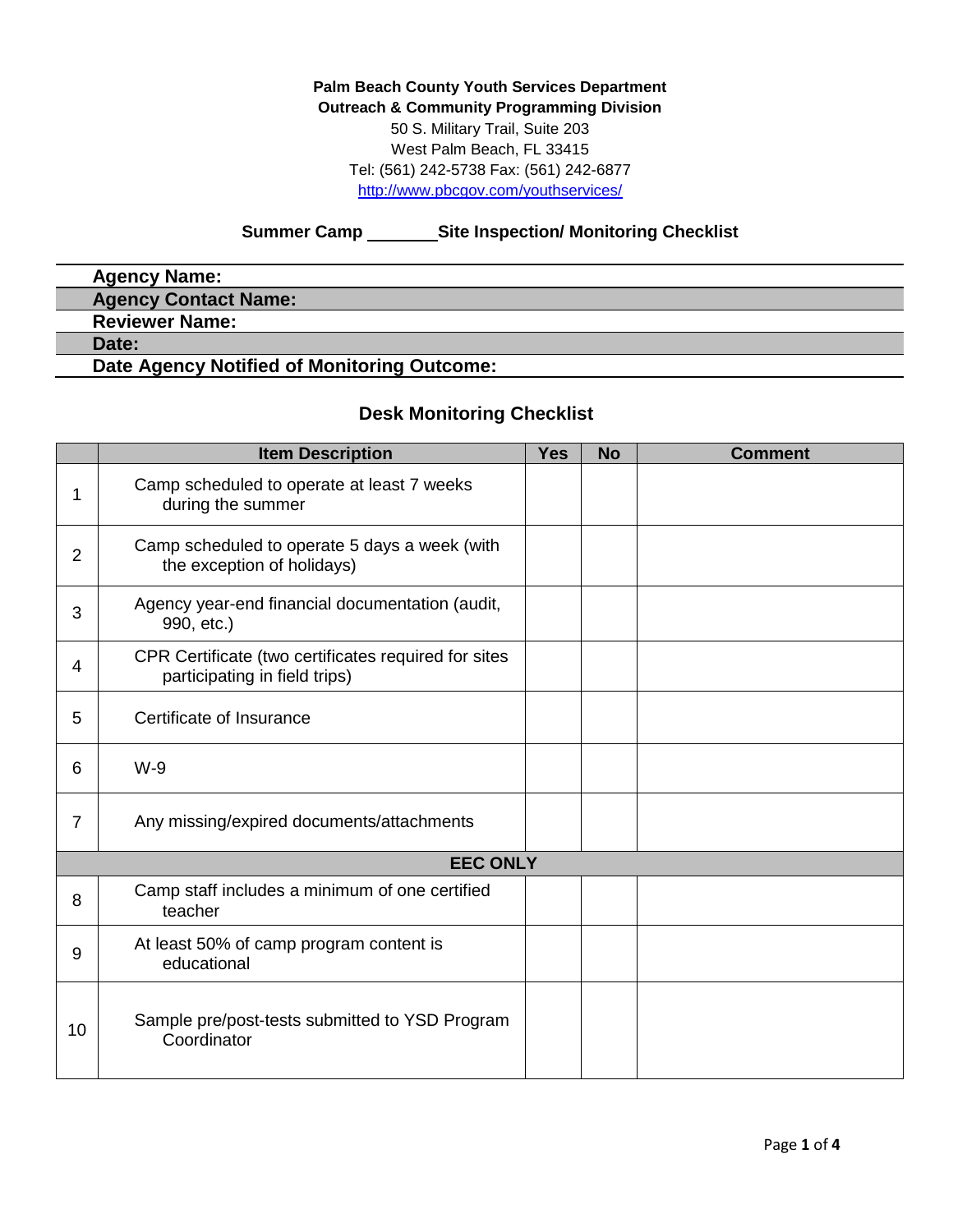| 11 | Pre-test was administered to all children receiving<br>SCSP Scholarship. Test and results submitted<br>to YSD Program Coordinator.                                                                    |  |  |
|----|-------------------------------------------------------------------------------------------------------------------------------------------------------------------------------------------------------|--|--|
| 12 | Reminder: Post-test must be administered to all<br>children receiving SCSP Scholarship. Test<br>and results must be submitted to YSD<br>Program Coordinator <b>72 hours</b> after camp's<br>end date. |  |  |
| 13 | Reminder: Camp must submit a EEC Final report<br>to YSD Program Coordinator no later than<br>September 15 <sup>th</sup> (refer to Provider<br>Application)                                            |  |  |

## **Site Inspection Checklist**

|                | <b>Item Description</b>                                                             | <b>Yes</b> | <b>No</b> | <b>Comment</b> |
|----------------|-------------------------------------------------------------------------------------|------------|-----------|----------------|
| 1              | Adequate bathroom facilities with a means to<br>wash hands                          |            |           |                |
| 2              | Drinking water available                                                            |            |           |                |
| 3              | No obvious safety hazards on site                                                   |            |           |                |
| 4              | <b>ADA Compliant</b>                                                                |            |           |                |
| 5              | Fire Inspection Certificate (including capacity)                                    |            |           |                |
| 6              | Health Inspection Certificate.                                                      |            |           |                |
| $\overline{7}$ | Reasonable accommodation(s) for special needs<br>as appropriate                     |            |           |                |
| 8              | Mechanism of transportation for field trips/<br>activities off site, as appropriate |            |           |                |
| 9              | Adequate technology to meet the approved<br>curriculum                              |            |           |                |
| 10             | Proximity to other camps within a half mile radius                                  |            |           |                |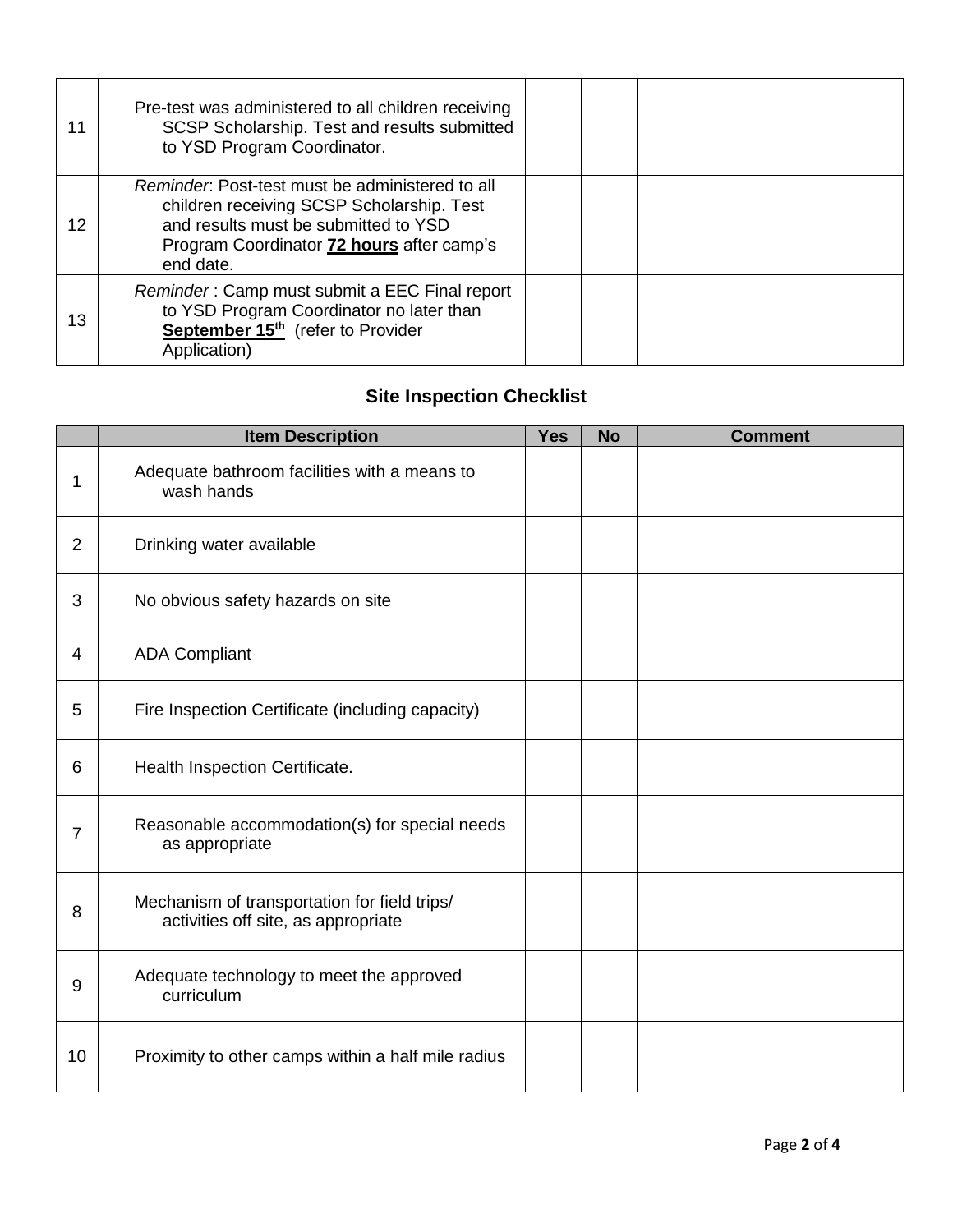## **On-Site Monitoring Review Checklist**

|                | <b>Item Description</b>                                                                                                      | <b>Yes</b> | <b>No</b> | <b>Comment</b> |
|----------------|------------------------------------------------------------------------------------------------------------------------------|------------|-----------|----------------|
| 1              | Camp ratio of 1:25 with an additional aid during<br>field trips AND a minimum of 2 certified CPR/<br>First Aid staff on duty |            |           |                |
| $\overline{2}$ | Verification of scheduled activities/ field trips<br>consistent with submitted calendar to YSD                               |            |           |                |
| 3              | Verify minimum attendance requirement through<br>daily database entry and/or sign in/out log                                 |            |           |                |
| 4              | DCF Affidavit of Compliance                                                                                                  |            |           |                |
| 5              | Good Moral Character form for all staff interacting<br>with SCSP children.                                                   |            |           |                |
| 6              | Certified teacher administers and oversees the<br>curriculum, approved by Youth Services<br>Department (EEC ONLY)            |            |           |                |
| $\overline{7}$ | Children must be supervised at all times                                                                                     |            |           |                |
| 8              | Observation of activities (on and off site)                                                                                  |            |           |                |
| 9              | Random <i>interview</i> with parent/ guardian and/or<br>child.                                                               |            |           |                |
| 10             | Random <i>interview</i> with staff.                                                                                          |            |           |                |
| 11             | Recommended: Participation in spelling bee<br>competition.                                                                   |            |           |                |
| 12             | Adhering to Safety & Sanitation Plan/CDC<br>Guidelines related to COVID-19                                                   |            |           |                |

|    | <b>Invoice Deadline:</b>                                                                                                     |  |  |
|----|------------------------------------------------------------------------------------------------------------------------------|--|--|
| 13 | *Failure to submit invoice by above date, releases<br>PBC and parent from all responsibility from<br>payment of summer camp. |  |  |